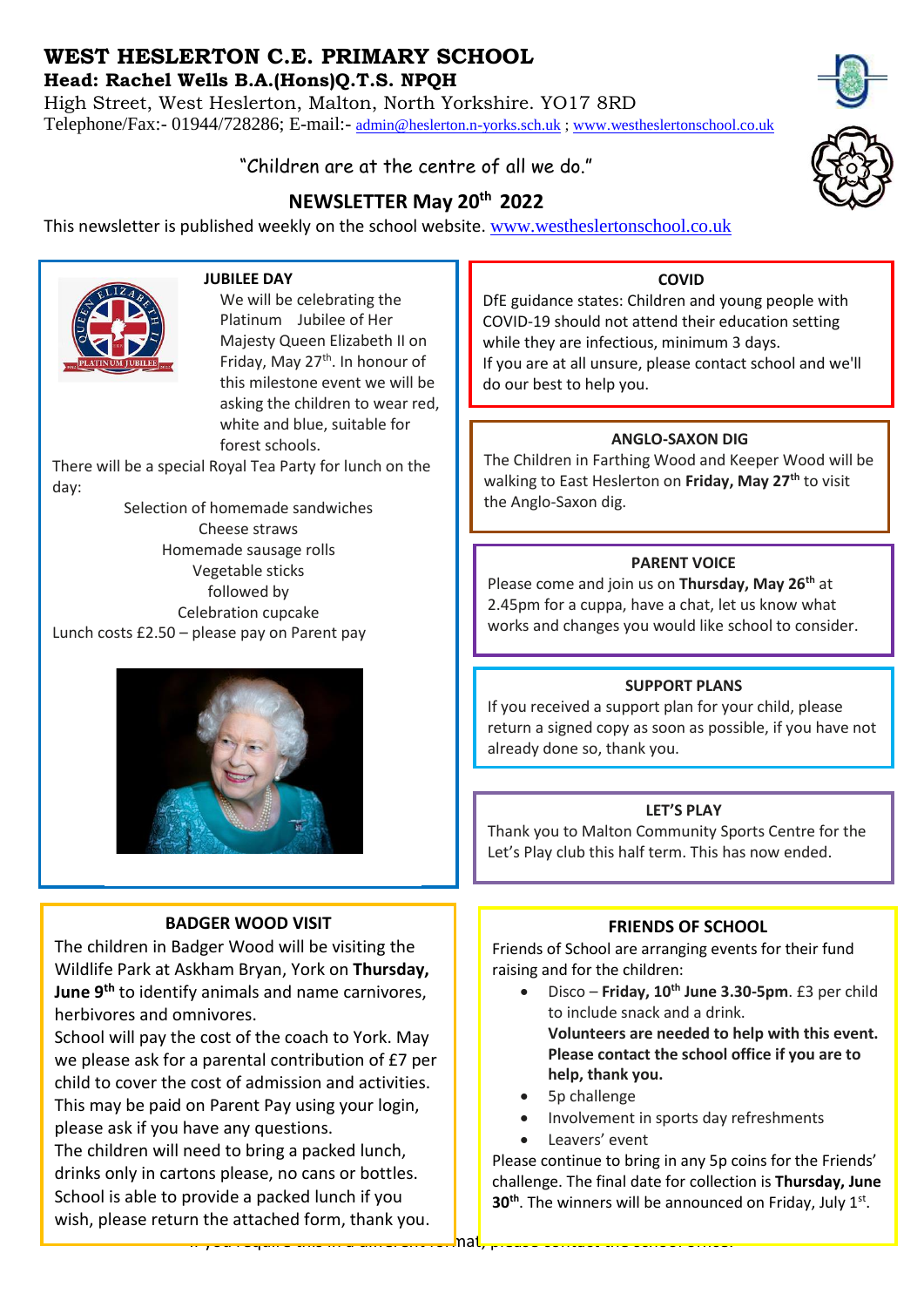#### **KEEPER WOOD**

### FOREST SCHOOLS

This week the children have created their own version of a flower, plant or tree, using natural resources.









#### **FARTHING WOOD**

CONGRATULATIONS to Farthing Wood who won the Netball tournament at Malton Community Sports Centre this week!!!!! We split into 2 teams and played against teams from other local primary schools. All children played really well and their attitude, team work and sportsmanship was exceptional. We are so proud of what great ambassadors you were for our school.



**BADGER WOOD** Lots of jumping practice this week!













### **AFTER SCHOOL CLUB**

April showers have brought an abundance of May flowers again this year, so the children are learning their names and which ones are edible. Pupils have been making garlic bread using ramsons and wild garlic, garnished with blue borage flowers.